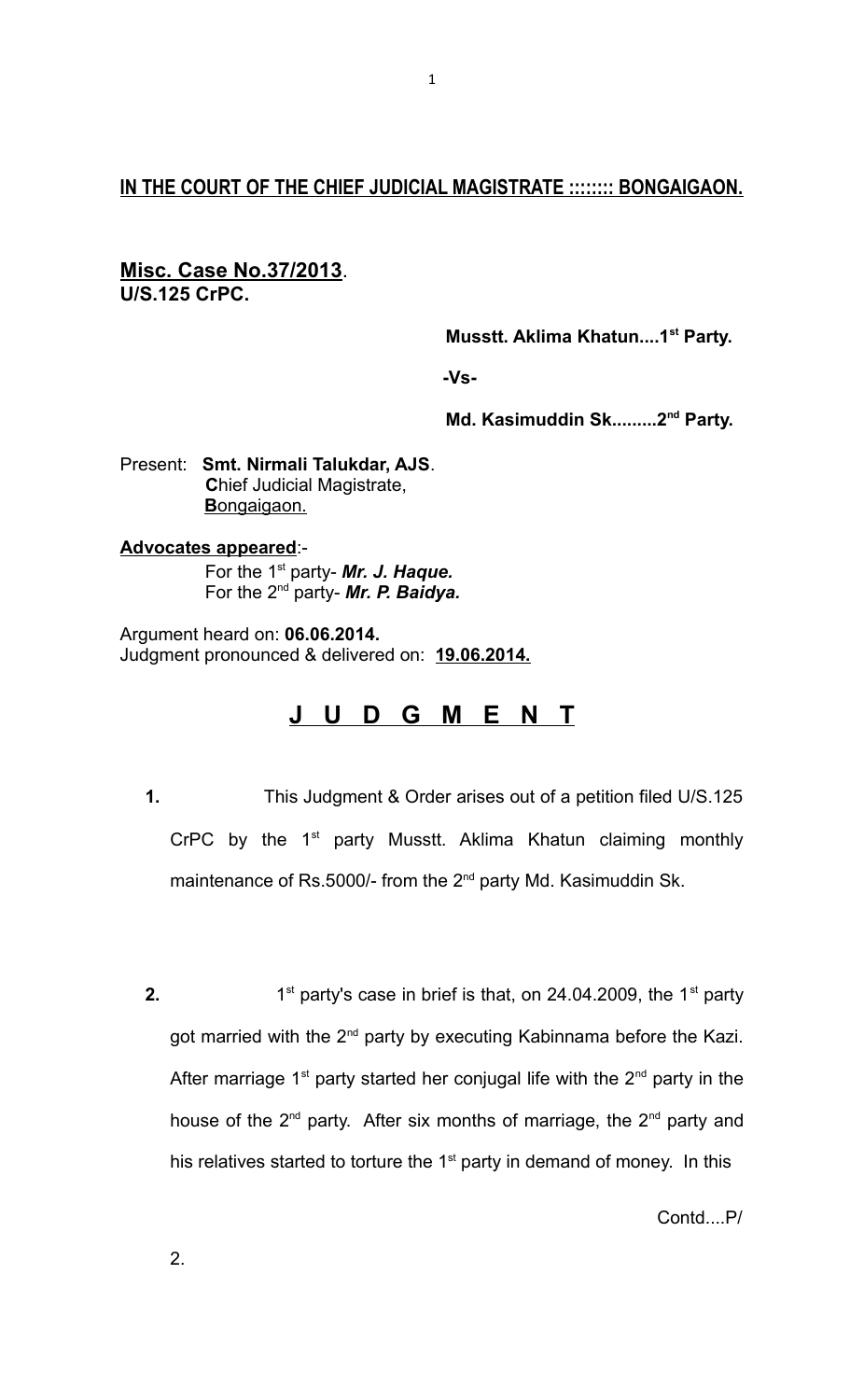regard several village meetings were also held. Finally on 05.02.2013 the  $2^{nd}$  party severely assaulted the  $1^{st}$  party and drove her out from her matrimonial home. Since then, the  $1<sup>st</sup>$  party has been taking shelter in her parental home. Since the date she was driven out from her matrimonial home, the  $2^{nd}$  party neither enquired about her nor provided with maintenance to her. The  $2<sup>nd</sup>$  party is a businessman having sufficient landed property and his monthly income is about Rs. 10,000/-. On the other hand,  $1<sup>st</sup>$  party is fully dependent upon her husband having no source of income to support herself. Hence, the  $1<sup>st</sup>$  party has filed the instant petition claiming monthly maintenance.

**3.** The 2<sup>nd</sup> party has filed written statement wherein he denied the case of the  $1^{st}$  party. The  $2^{nd}$  party has stated that after expiry of his first wife he married the  $1<sup>st</sup>$  party. The  $2<sup>nd</sup>$  party has two daughters from his first wife who were reading in Class X and Class-VII respectively. The  $1<sup>st</sup>$  party used to treat the elder daughter of the  $2<sup>nd</sup>$ party as maid servant and ordered her to do all the household works. At the time of marriage, the parents of the 1<sup>st</sup> party gave  $\frac{1}{2}$  Bigha of land to the  $2^{nd}$  party but till date the said land was not transferred to the  $2^{nd}$ party and the  $2^{nd}$  party also did not claim the said land. The  $1^{st}$  party voluntarily went to her home to cast vote in the Gaon Panchayat Election and did not return back to the house of the  $2<sup>nd</sup>$  party. Though the  $2<sup>nd</sup>$  party went to get her back but the 1<sup>st</sup> party did not come with him. The  $2^{nd}$  party also sent legal notices to the 1<sup>st</sup> party on two occasions but the  $1<sup>st</sup>$  party did not return back and after receiving all the legal notices she filed the instant case

2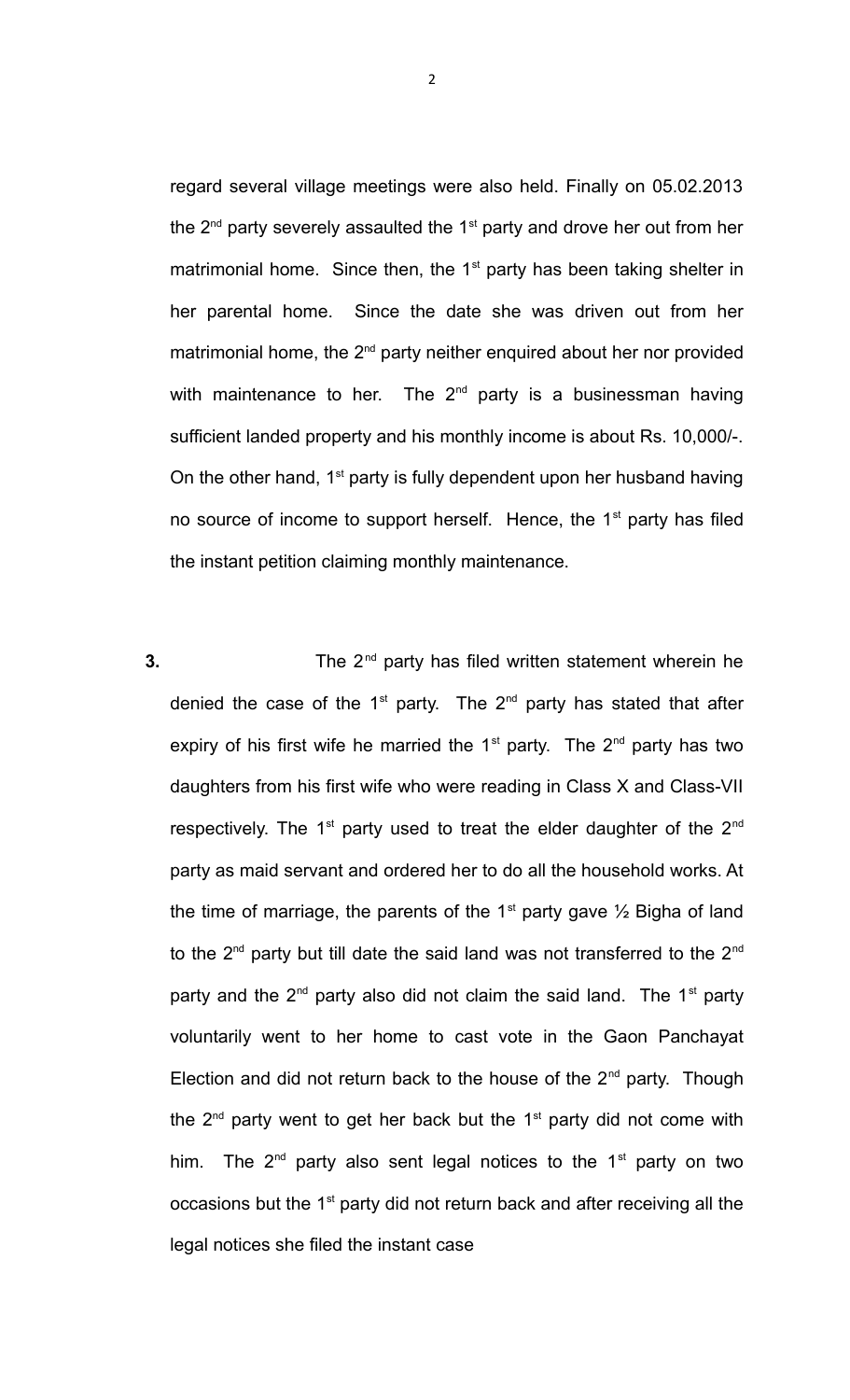3.

against the  $2<sup>nd</sup>$  party which is not maintainable in the eye of law and liable to be dismissed. The  $2^{nd}$  party has also stated that he is a daily labourer and he has no definite source of income. The sustenance of his old aged parents and two school going daughters are dependent upon him. The  $2^{nd}$  party has also stated that the  $1<sup>st</sup>$  party left the house of the  $2<sup>nd</sup>$  party voluntarily and as such she is not entitled to get any relief. Hence, the  $2<sup>nd</sup>$  party has prayed for dismissing the petition filed by the  $1<sup>st</sup>$  party.

### **4. -: POINTS FOR DETERMINATION :-**

- a) **Whether the 1st party legally married wife of the 2nd party?**
- b) **whether the 2nd party having sufficient means has neglected or refused to maintain the 1st party?**
- c) **whether the 1st party entitled to get separate maintenance from the 2nd party?**

### **-: DECISION AND REASONS THEREOF :-**

- **5.** With regard to the first point for determination, it appears that the  $2^{nd}$  party had admitted in his written statement as well as in his evidence that the  $1<sup>st</sup>$  party is his legally married wife and as the first point for determination is decided in affirmative and in favour of the  $1<sup>st</sup>$ party.
- **6.** With regard to the second point for determination, it appears that the  $1<sup>st</sup>$  party has examined three witnesses to prove her case.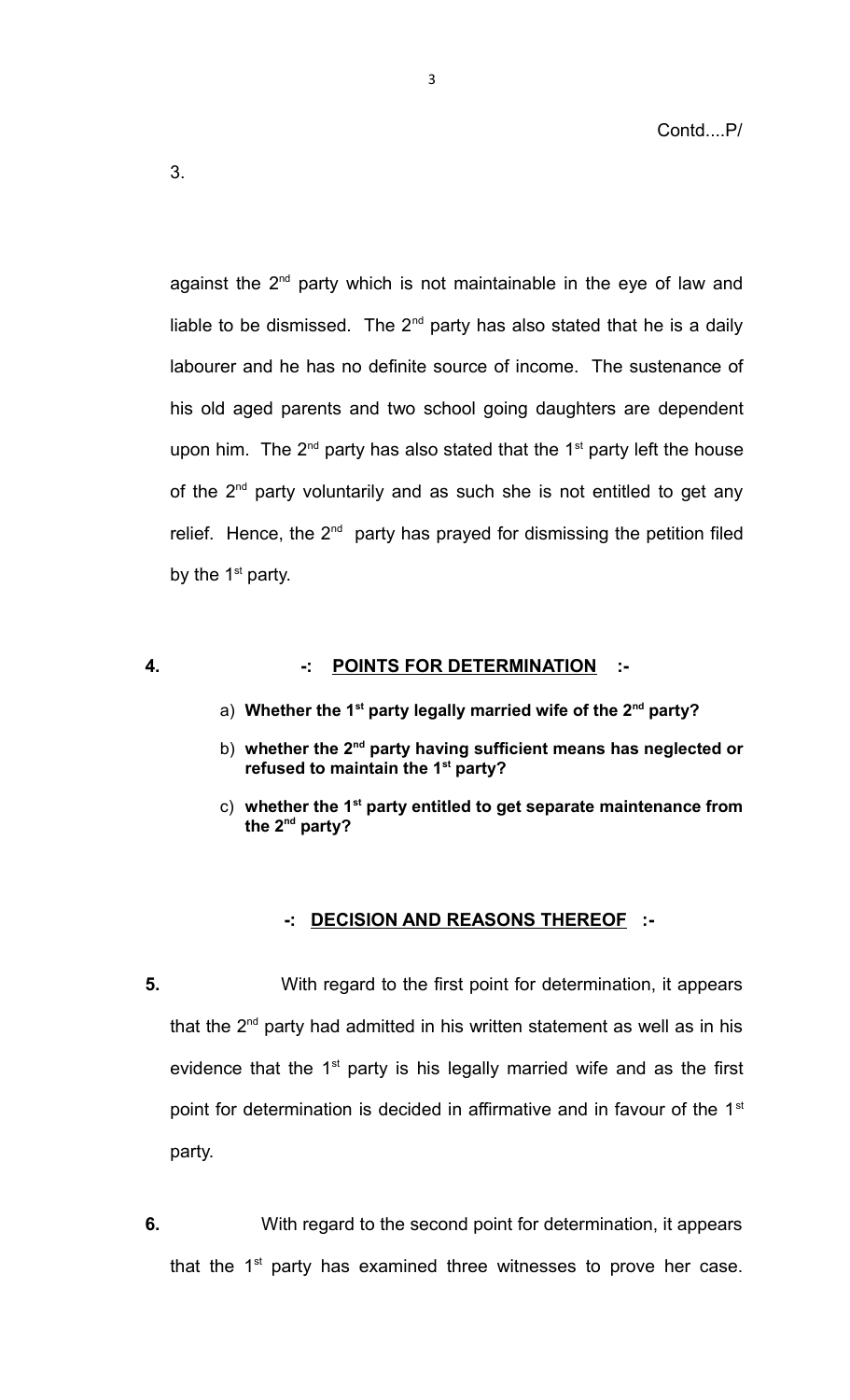PW1 is the 1<sup>st</sup> party Musstt. Aklima Khatun. In her evidence PW1 had deposed that the  $2<sup>nd</sup>$  party asked her to bring money by selling the land which was given to her by her father. As she could not afford the money

Contd....P/

4.

by selling the land, the  $2^{nd}$  party drove her out of from his house. Since then she has been taking shelter in her parents house. Though village meetings were held regarding their dispute but the matter was not settled. PW1 had also deposed that during her stay in her parents house, the  $2^{nd}$  party neither took any initiative for taking her back nor provided with maintenance to her.

 In cross-examination PW1 had denied the suggestion that she intended the entire domestic works to be done by eldest daughter of the  $2^{nd}$  party and therefore often quarrel took place between her and the elder daughter of the  $2^{nd}$  party. PW1 had also denied the suggestion that she came to her parents house voluntarily to cast vote in Panchayat Election. She had denied the suggestion that the  $2<sup>nd</sup>$ party did not drive her out from his house after assaulting her. PW1 had deposed that the 2<sup>nd</sup> party served Advocate's notice upon her on two occasions requesting her to come to his house for resuming conjugal life. On receipt of Advocate's notice she lodged a complaint U/S.498-A IPC before the Court against the  $2^{nd}$  party. The  $2^{nd}$  party was acquitted in the aforesaid criminal case.

**7.** PW2 Md. Badiat Jamal is the brother of the 1<sup>st</sup> party. PW2 had deposed the evidence corroborating the evidence of the  $1<sup>st</sup>$  party.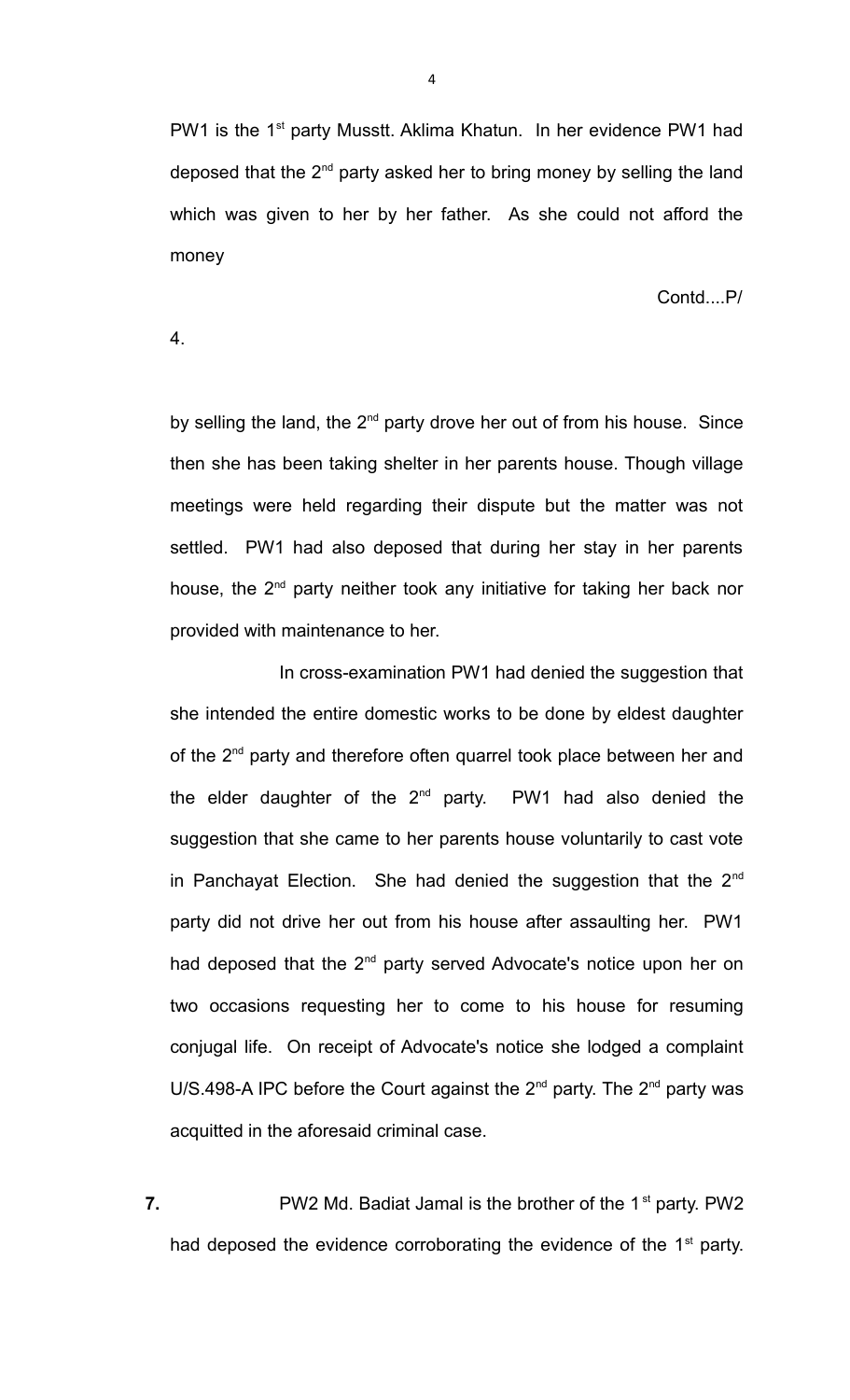He had also deposed that the  $1<sup>st</sup>$  party has been living in his house for the last  $7/8$  months. The  $2^{nd}$  party did not take her back to his house nor he provided with maintenance to her.

 In cross-examination PW2 had deposed that at the time of marriage the 2<sup>nd</sup> party was shown a plot of land measuring  $\frac{1}{2}$  Bigha Contd....P/

5.

which they intended to give to the  $2^{nd}$  party. The land was not given to the  $2^{nd}$  party till date. In cross-examination, the  $2^{nd}$  party also deposed that he never came forward to take possession of the said land. PW2 had deposed that the  $1<sup>st</sup>$  patty came to his house one day before the Panchayat Poll. The name of the  $1<sup>st</sup>$  party is enrolled in the voters' list of her village. PW2 had denied the suggestion that the  $1<sup>st</sup>$  party came to his house for casting vote in the Panchayat Poll.

**8.** PW3 is Md. Eskar Ali Moulabi. In his evidence PW3 had deposed that after marriage dispute arose between both the parties regarding sell of the land. With regard to this many meetings were held in the village where PW3 was also present. In the meeting convened by the father of the  $1<sup>st</sup>$  party, the  $1<sup>st</sup>$  party informed the villagers that she was driven out from her matrimonial home by the  $2<sup>nd</sup>$  party as she denied to sell a plot of land. PW3 also had deposed that since then the 1<sup>st</sup> party living in her parents house.

 In cross-examination PW3 had deposed that he could not recollect the dates and days of the meetings. The proceeding of the meeting were not written down.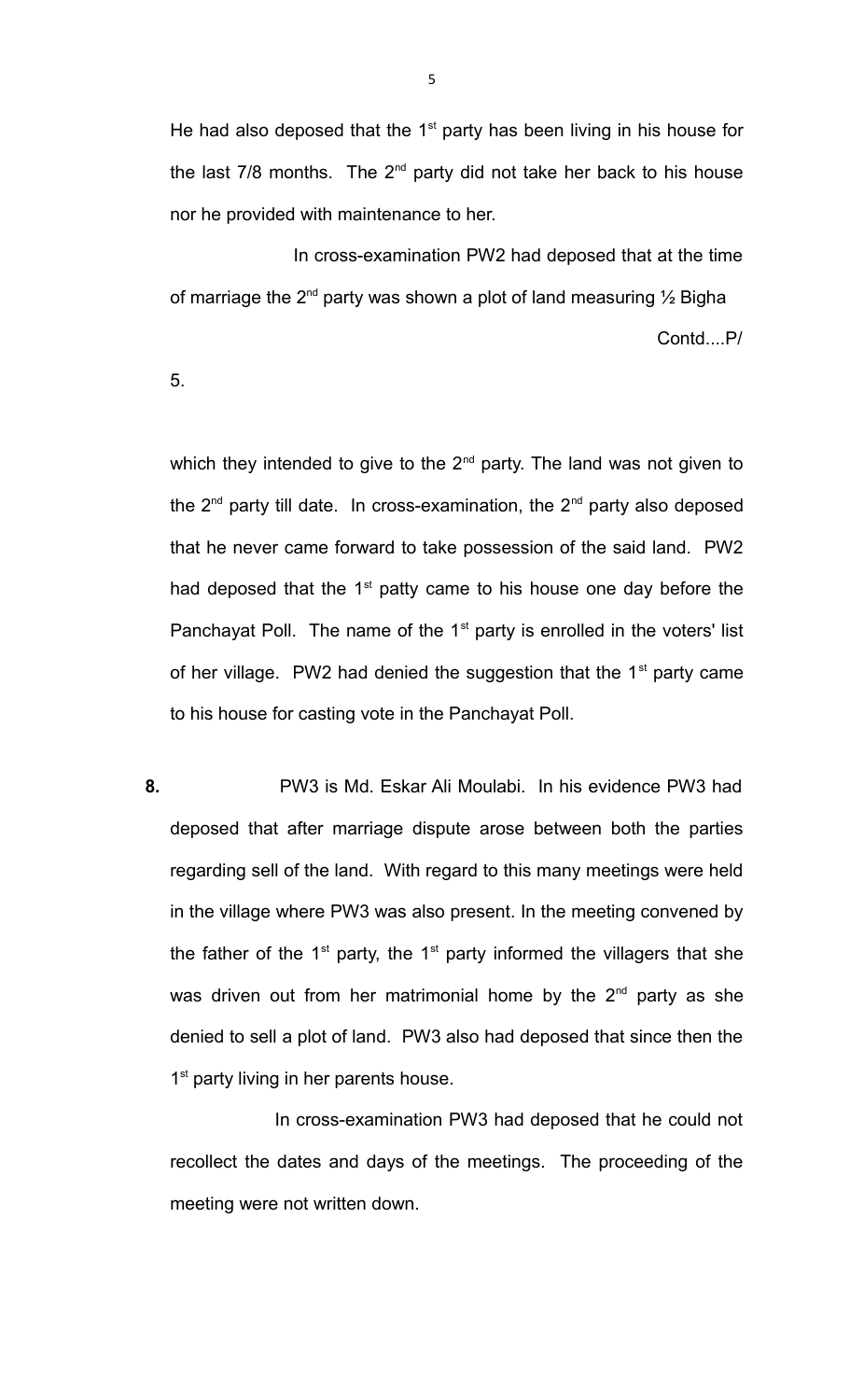6

**9.** The 2<sup>nd</sup> party has also adduced evidence of three witnesses in support of his contention. DW1 is the  $2<sup>nd</sup>$  party Md. Kasimuddin Sheikh. In his evidence DW1 had deposed that the  $1<sup>st</sup>$  party was not tortured by him in demand of money. The  $1<sup>st</sup>$  party voluntarily left for her village to cast vote in the Panchayat Election. Since then she has not returned back to the house of the 2<sup>nd</sup> party. On three occasions the  $2^{nd}$  party went

Contd...P/

6.

to the house of the  $1<sup>st</sup>$  party to get her back but the  $1<sup>st</sup>$  party informed him that she would not continue conjugal life with him. He also sent Mantaz Ali Sarkar and his sister Mustt. Mariyam Bibi to get the  $1<sup>st</sup>$  party back. DW1 had also deposed that on two occasions he sent Advocate's notice to the  $1<sup>st</sup>$  party, but despite receiving the notices the 1<sup>st</sup> party did not come to his house.

 In cross-examination DW1 had denied the suggestion that he forced the  $1<sup>st</sup>$  party to sell the land given to her by her father. He had also denied the suggestion that he assaulted the  $1<sup>st</sup>$  party and drove her out from the house during the time of Panchayat Election.

**10.** DW2 Md. Mantaz Ali Sarkar. In his evidence DW2 has also deposed the  $1<sup>st</sup>$  party voluntarily left for her house in order to cast vote in Panchayat Election though the  $2<sup>nd</sup>$  party went to get the 1<sup>st</sup> party back she did not come with him.

 In cross-examination DW2 had deposed that he never went to get the  $1<sup>st</sup>$  party back to the house of the  $2<sup>nd</sup>$  party. He do not know about the quarrel between the  $1<sup>st</sup>$  party and the  $2<sup>nd</sup>$  party.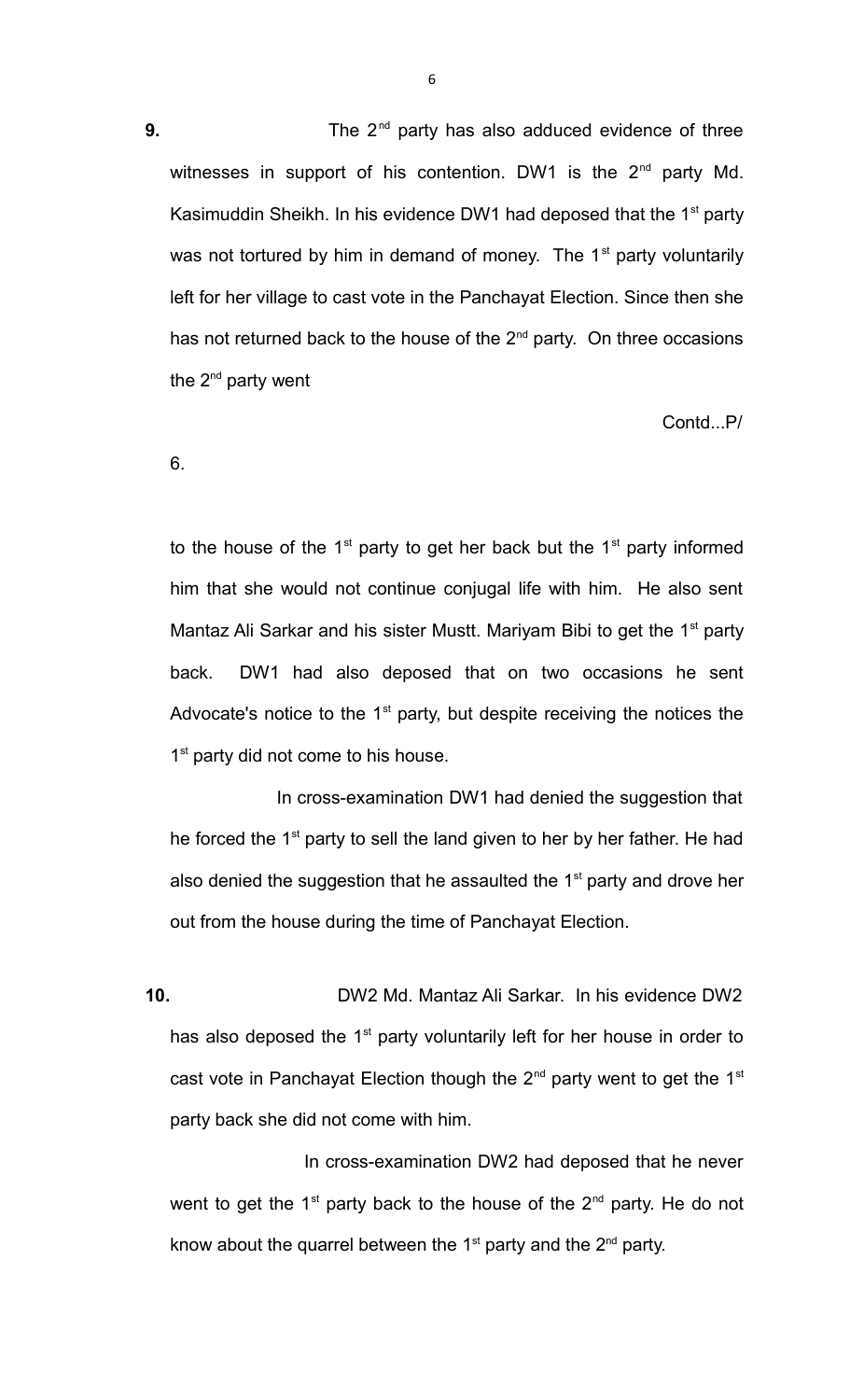**11.** DW3 Mustt. Mariyam Bibi who is the sister of the 2<sup>nd</sup> party. DW3 has adduced the evidence corroborating the evidence of the 2<sup>nd</sup> party. In her cross-examination she denied the suggestion that she adduced false evidence for the sake of her brother.

**12.** On careful scrutiny of evidence on record, it is found that there is no dispute with regard to the fact that presently the  $1<sup>st</sup>$  party has

Contd....P/

7.

been living in her parents home. PW3 Md. Eskar Ali Moulabi who is the intedependent witness of the case has fairly deposed in his evidence that several village meetings were held with regard to the dispute between the  $1^{st}$  party and the  $2^{nd}$  party and in the meeting  $1^{st}$  party divulged that she was driven out from her matrimonial home by the  $2^{nd}$ party as she denied to sell a plot of land. All the three witnesses of the  $1<sup>st</sup>$  party have clearly deposed that the  $1<sup>st</sup>$  party was tortured by the  $2<sup>nd</sup>$ party and finally she was driven out from her matrimonial home. Though the  $2^{nd}$  party has adduced evidence that the  $1^{st}$  party voluntarily left her parental home to cast vote in the Panchayat Election and did not return back to her matrimonial home, but the  $2<sup>nd</sup>$  party has failed to show any sufficient reason as to why the  $1<sup>st</sup>$  party has not returned back to her matrimonial home. In his evidence DW1, the  $2^{nd}$  party has adduced that he had sent Md. Mantaz Ali Sarkar and his sister to get the  $1<sup>st</sup>$  party back, but DW2 Md. Mantaz Ali Sarkar revealed in his cross-examination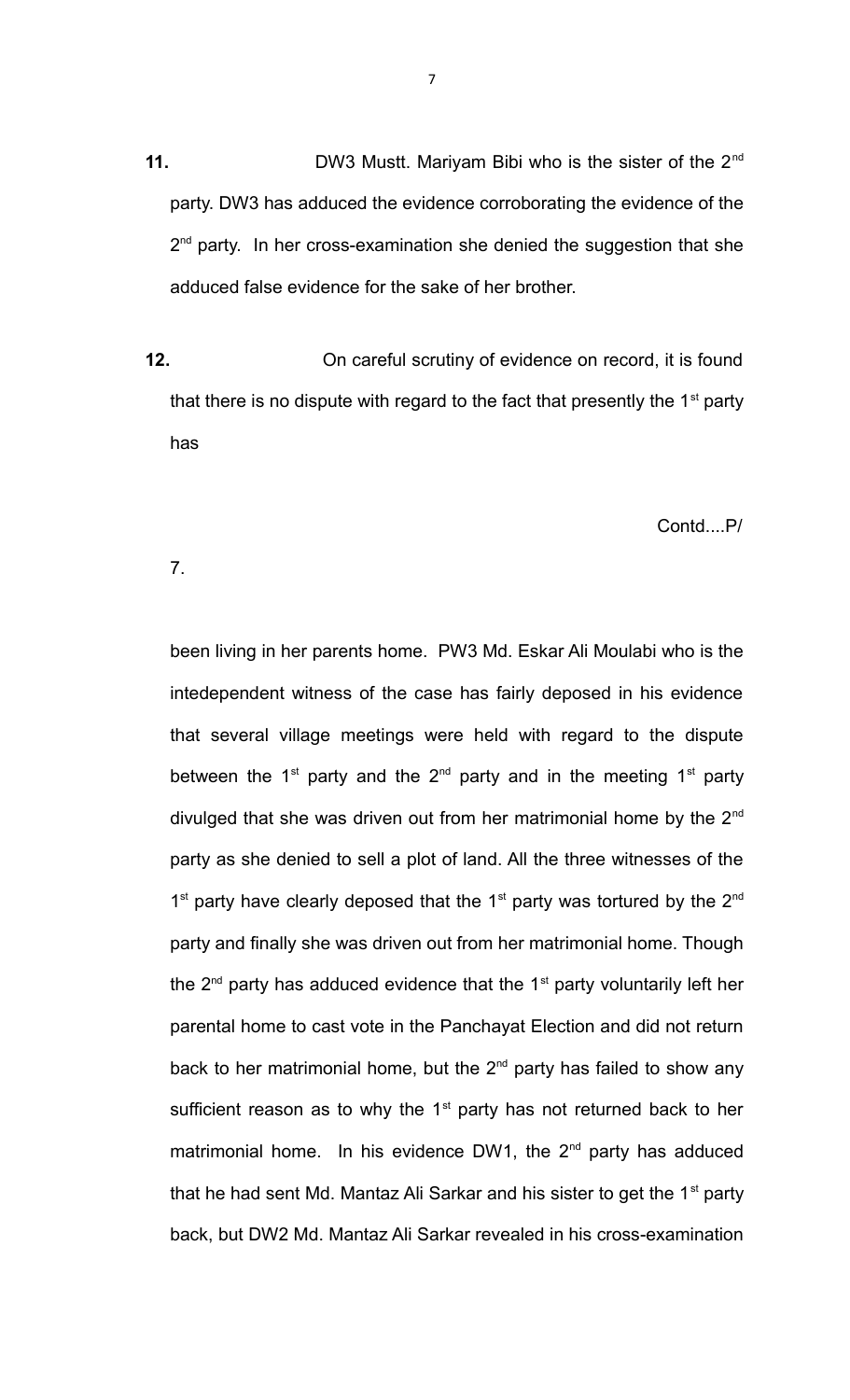that he never went to the house of the  $1<sup>st</sup>$  party to get her back. Thus, there is room for doubt with regard to the credibility of the evidence of the  $2^{nd}$  party. On the other hand, the evidence of the  $1^{st}$  party clearly established that the  $2^{nd}$  party used to quarrel with the  $1^{st}$  party with regard to sell of a plot of land given to her by her father and finally he drove her out from her matrimonial home.

**13.** It also appears from the evidence on record that the 1<sup>st</sup> party has no source of income. DW1, the 2<sup>nd</sup> party had admitted in his cross-examination that the  $1<sup>st</sup>$  party has no source of income. On the other hand, DW1 has also deposed that he is a businessman. He earns

Contd...P/

8.

Rs.35,000'00-40,000'00 per annum. Thus, it is found that the  $2^{nd}$  party has sufficient source of income. It is apparent from the evidence on record that during her stay in the house of her parental home the  $1<sup>st</sup>$ party was not provided with maintenance by the  $2^{nd}$  party. The  $2^{nd}$  party despite having sufficient source of income neglected or refused to provide with maintenance to the  $1<sup>st</sup>$  party. Hence, the second point for determination is decided in affirmative and in favour of the  $1<sup>st</sup>$  party.

**14.** With regard to the third point for determination, it appears that the 1<sup>st</sup> party is the legally married wife of the  $2^{nd}$  party. The  $2<sup>nd</sup>$  party had driven out the 1<sup>st</sup> party from her matrimonial home by assaulting her. Therefore, the  $1<sup>st</sup>$  party has reasonable ground to live separately from the  $2<sup>nd</sup>$  party. PW1 has deposed in her evidence that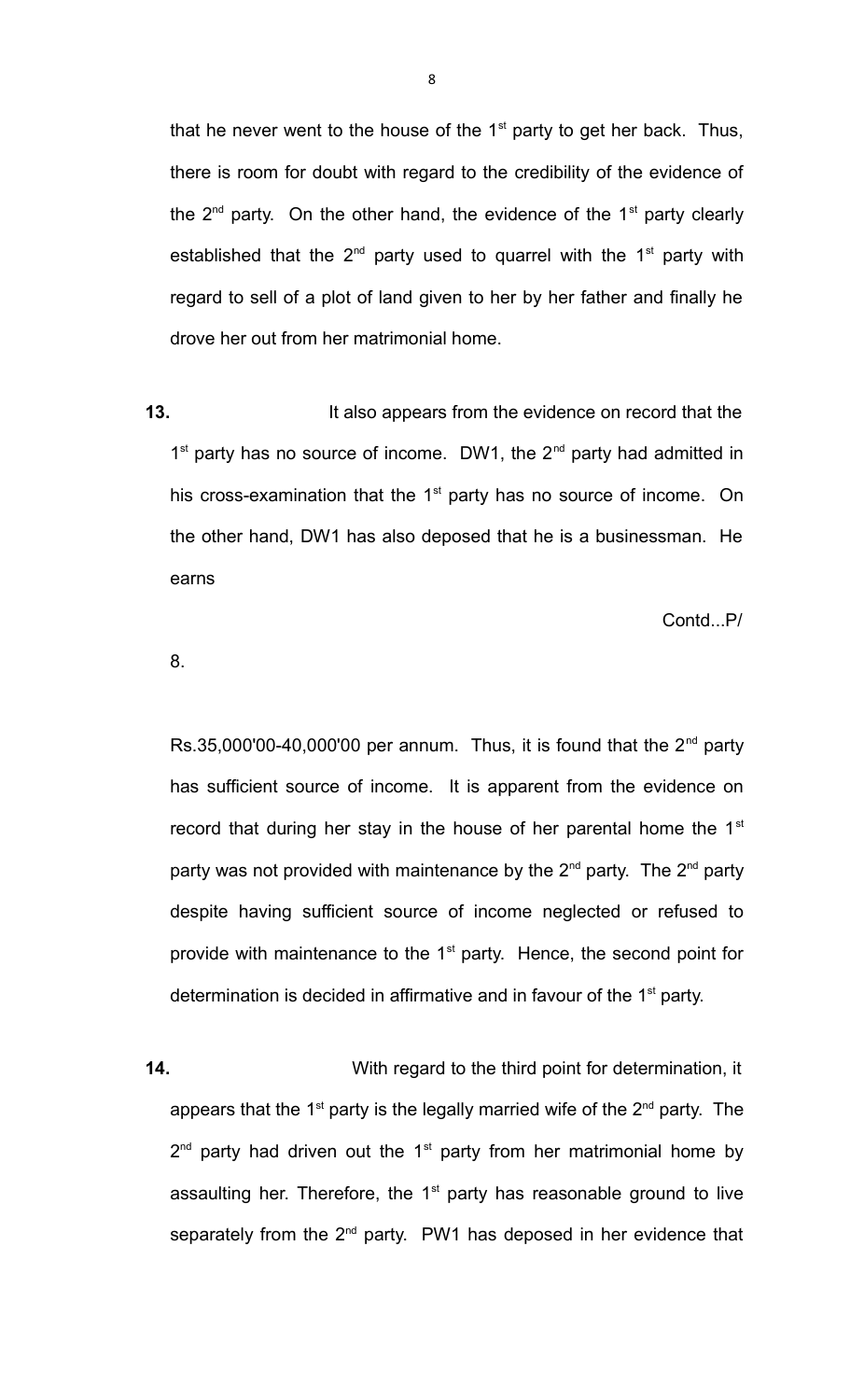the  $2<sup>nd</sup>$  party is a businessman who deals in business of gunny bags. The  $2^{nd}$  party has also landed property. On the other hand, the  $2^{nd}$  party has deposed that he has no landed property. He used to sell gunny bags in the market by collecting it from the villagers. His daily income is about Rs.100'00-150'00. He earns Rs.35,000'00-40,000'00 per annum. Though there is no clear evidence as to the actual income of the  $2<sup>nd</sup>$ party, it appears that the  $2^{nd}$  party is an able bodied person and he has source of income. On the other hand, the 1<sup>st</sup> party has no source of income. The  $2<sup>nd</sup>$  party despite having sufficient source of income refused to maintain the  $1<sup>st</sup>$  party. The  $2<sup>nd</sup>$  party being an able-bodied person and being husband of the  $1<sup>st</sup>$  party is under statutory obligation to provide with maintenance to the  $1<sup>st</sup>$  party who is unable to maintain herself. Hence, I am of the

Contd....P/9.

considered view that the  $1<sup>st</sup>$  party is entitled to get maintenance from the 2nd party. Accordingly, the third point for determination is decided in affirmative and in favour of the  $1<sup>st</sup>$  party.

**15.** In view of the above discussion, considering the economic condition, cost of living and status of both parties, I am of the considered view that monthly maintenance of Rs.1000/- to the  $1<sup>st</sup>$  party would meet the ends of justice. Further, the  $2^{nd}$  party has not made any arrangements for the maintenance of the  $1<sup>st</sup>$  party since the date she was driven out from the house of the  $2<sup>nd</sup>$  party. Hence, considering plight of the 1<sup>st</sup> party, I am of the considered view that the 1<sup>st</sup> party is entitled to get maintenance from the date of filing of the petition.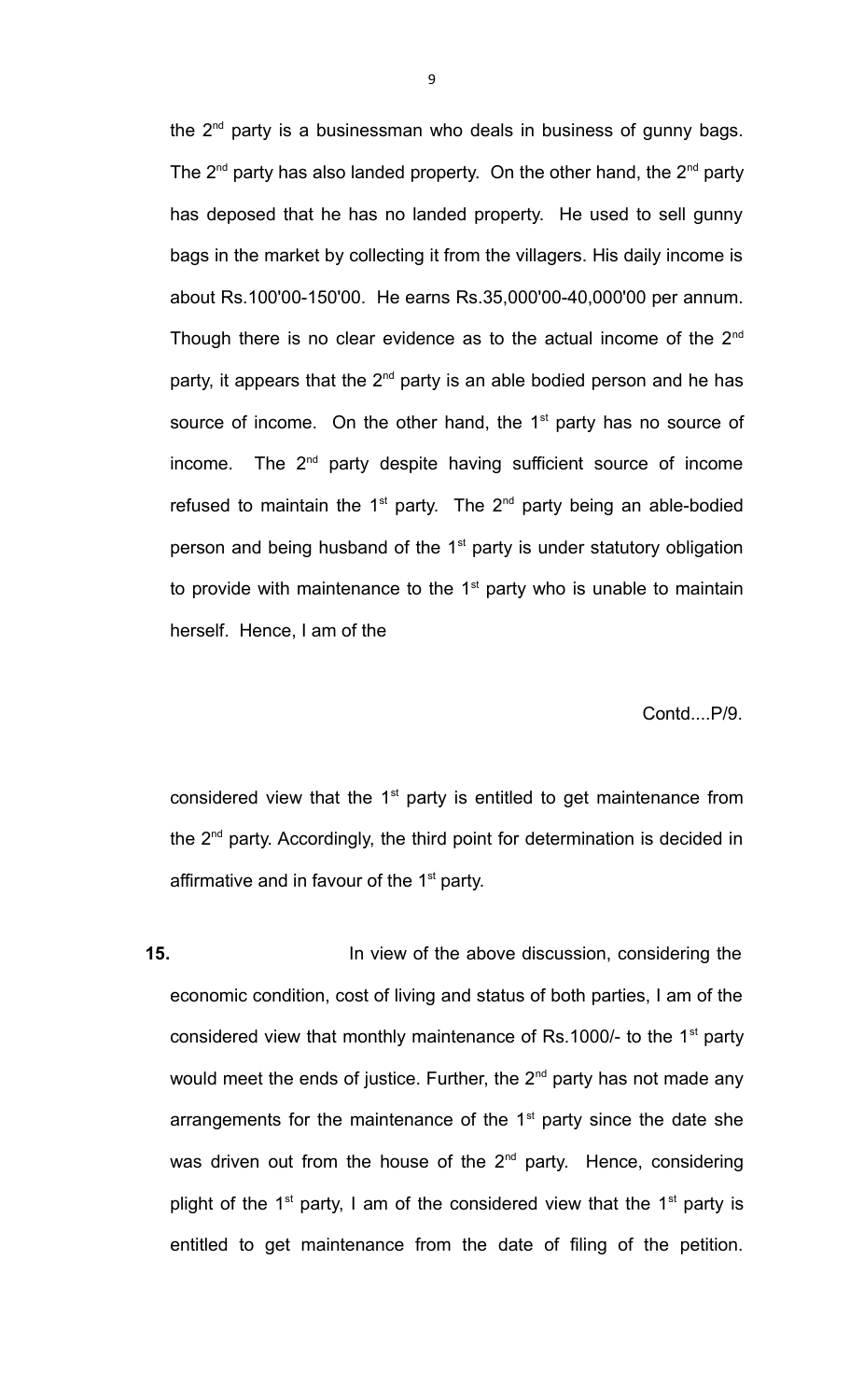Accordingly, the  $2^{nd}$  party is directed to pay monthly maintenance of Rs.1000/- (Rupees One thousand) to the  $1<sup>st</sup>$  party from the date of filing of the instant petition.

**16.** Let a copy of the judgment be supplied to the 1<sup>st</sup> party at free of cost.

Given under my hand and seal of this Court on this 19<sup>th</sup> day **of June, 2014.** 

 Sd/- (Smt. N. Talukdar)  **Chief Judicial Magistrate BONGAIGAON.**

*Dictated and corrected by me……….* 

 Sd/-  **Smt. N. Talukdar Chief Judicial Magistrate BONGAIGAON.**

Contd....P/1

0.

# **: A N N E X T U R E :**

The 1<sup>st</sup> Party examined:  **a) PW1** - Mustt. Aklima Khatun @ Bibi.

 **b) PW2** - Md. Bodiat Jamal.

**c) PW3** - Eskar Ali Moulabi.

The 1<sup>st</sup> Party exhibited: Nil.

The 2<sup>nd</sup> Party examined:

**a) DW1** - Md. Kasimuddin Seikh.

**b) DW2** - Md. Mantaz Ali Sarkar.

**c) DW3** - Mustt. Mariyam Bibi.

The 2<sup>nd</sup> Party exhibited: Nil.